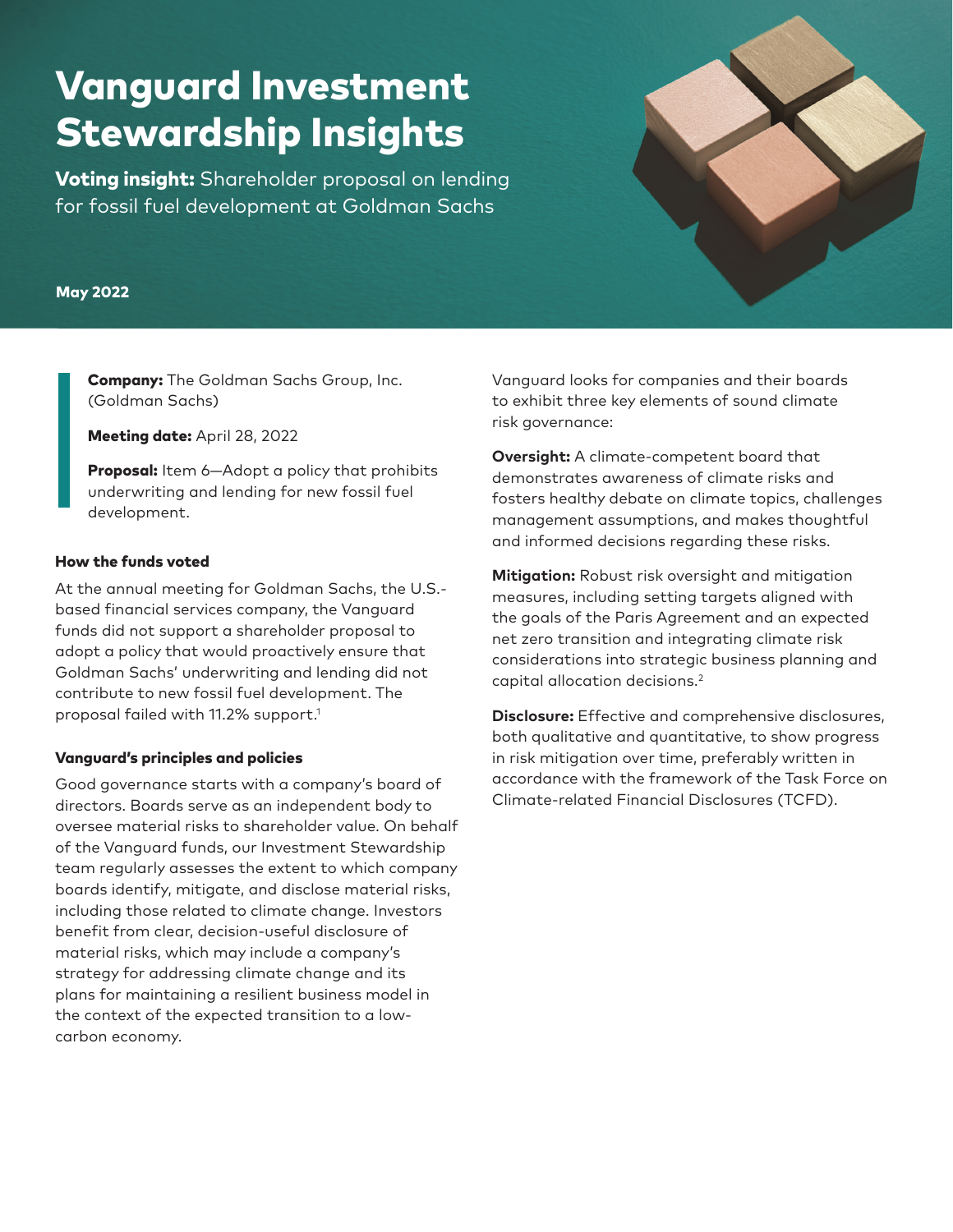# **Analysis and voting rationale**

In advance of Goldman Sachs' 2022 annual meeting, members of Vanguard's Investment Stewardship team engaged with two of the company's independent directors and members of the company's management team. During the engagement, we discussed the board's oversight of climate-related risk. In our assessment, the directors demonstrated their grasp of climate matters and spoke credibly to their oversight of climate-related risks and opportunities, principally through the board's Public Responsibilities Committee and Risk Committee.

This year, a shareholder proposal asked that the company adopt a policy that would prohibit Goldman Sachs from financing new fossil fuel development, citing the United Nations Environment Program Finance Initiative and the International Energy Agency's Net Zero Emissions by 2050 scenario. The shareholder proponent noted that the IEA scenario specifically states that "no fossil fuel exploration is required and no new oil and natural gas fields are required" to meet the agency's targets for net zero emissions by 2050.

Early in 2021, Goldman Sachs publicly committed to align to a net zero by 2050 pathway in support of the goals of the Paris Agreement. With this commitment, the company has agreed to offer more disclosure about certain financed emissions and emissions targets for higher-impact sectors. Later in 2021, Goldman Sachs joined the industry-led, U.N.-convened Net-Zero Banking Alliance. Ultimately, the company's board of directors has oversight of this commitment.

In its December 2021 TCFD report, the company outlined a prioritized set of targets for 2030. The report detailed the company's oversight of climaterelated risk, including a detailed explanation of its governance framework, and ambitions to closely partner with clients aiming to decarbonize.

These disclosures effectively show shareholders how Goldman Sachs has chosen to mitigate climate risk. The company has also disclosed that it has dedicated sustainability councils, embedded in each of the company's business areas, with a mandate to provide clients with solutions to climate transition challenges.

Our research and analysis, combined with our engagement, and the company's strong disclosures led us to determine that Goldman Sachs was actively assessing climate risk and that the board's oversight model appeared effective. We also assessed the proposal's request to be overly prescriptive in dictating company strategy. The Vanguard funds did not support the proposal.

# **What we look for from companies on this matter**

As stewards of our clients' investments, we look for boards to represent the interests of all shareholders while prioritizing oversight of financially material risks. We expect boards to create long-term shareholder value through effective and informed oversight of company strategy and risks.

We further expect boards to challenge management and regularly re-evaluate risk mitigation practices while seeking diverse opinions and perspectives to appropriately oversee company strategy and risks.

When GHG emissions are a material risk to a company's performance and strategy, we look for boards' climate literacy to enable independent oversight of the energy transition, company strategy, and material risks. We encourage public disclosure that explains all the aforementioned areas. In evaluating shareholder proposals, we believe that boards should have appropriate latitude to determine which risk mitigation strategies maximize long-term shareholder value; the Vanguard funds do not look to prescribe strategy or operations. We acknowledge that the energy transition pathway may not be linear and expect boards to effectively oversee this dynamic transition.